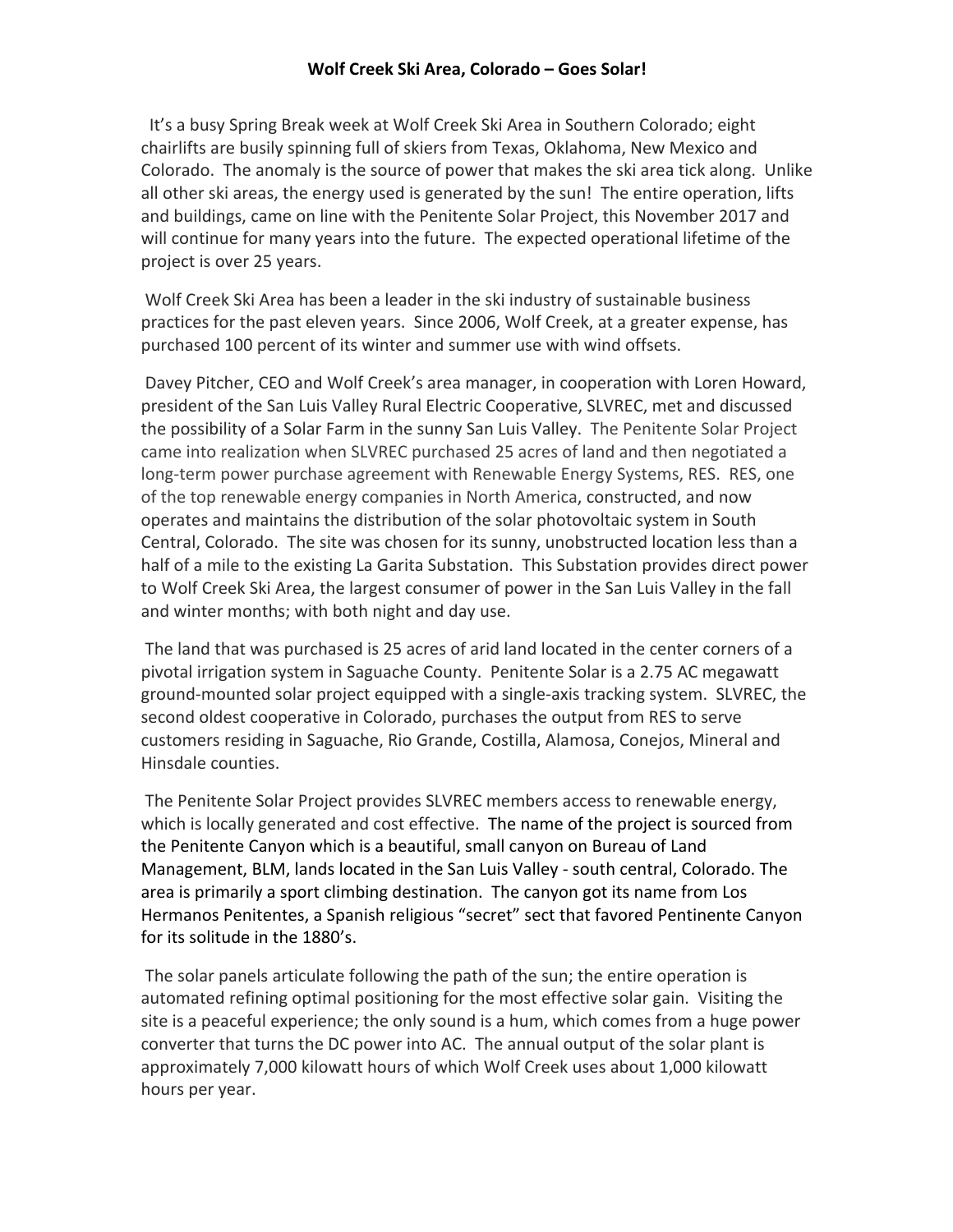## Wolf Creek Ski Area, Colorado - Goes Solar!

Wolf Creek Ski Area is proud to be working with the San Luis Valley Rural Electric Cooperative and strives to implement sustainable business practices in all facets of ski area operations.

This is a busy week for Wolf Creek Ski Area and neighboring towns. Conditions are excellent with a 61" midway base. This season had a slow start with unseasonal warm and dry weather of November, December and January. February saved the season bringing winter back with 106" for the month. The ski area is 100 percent operational with all lifts running - all powered by sunny South Central, Colorado!

> Photo credit to John Wark. For usage or publication rights of this photo please contact AirPhoto.



Aerial view of the Penitente Solar Project.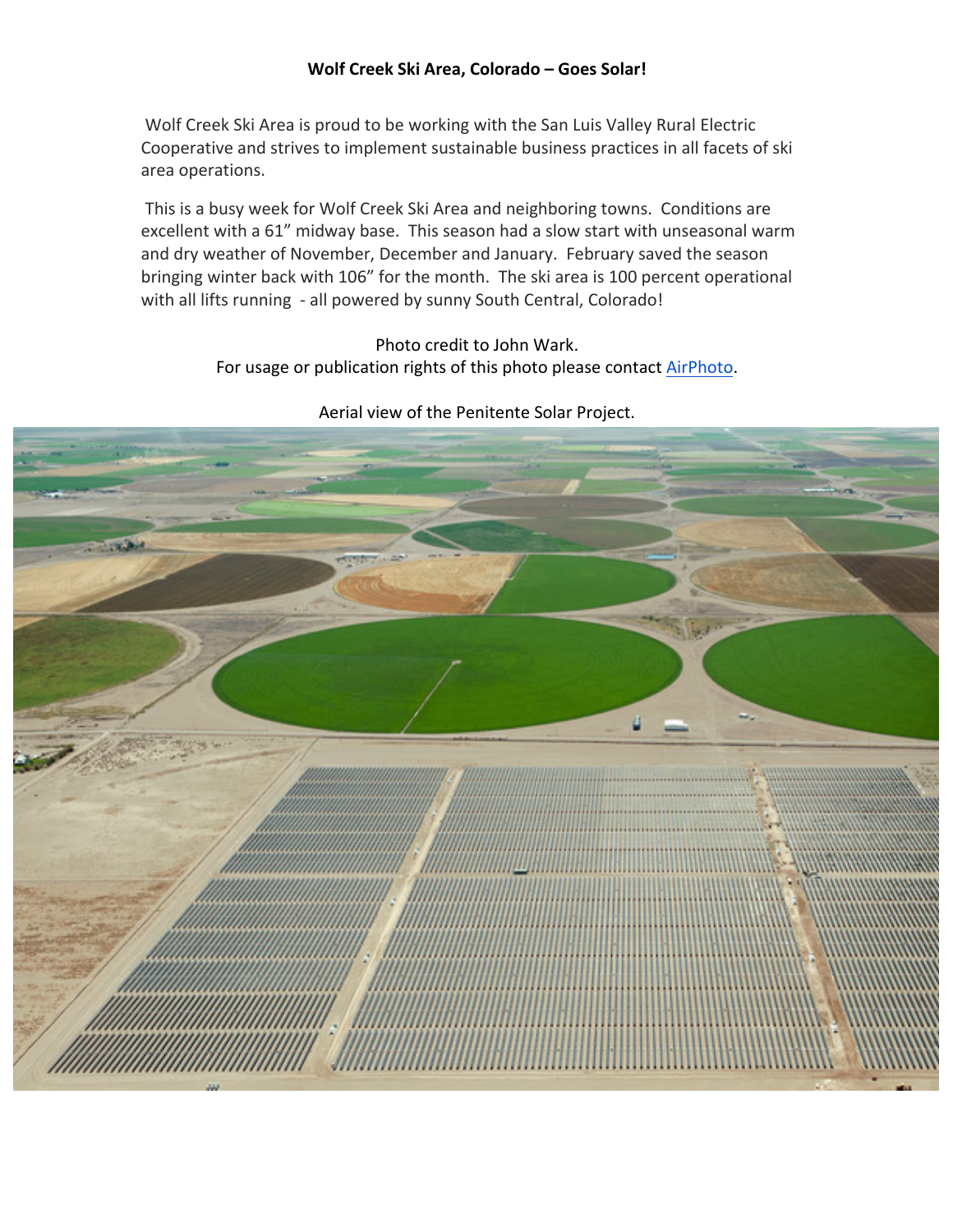## Wolf Creek Ski Area, Colorado - Goes Solar!



Photos below can be used granted they are credited to the photographer, courtesy of Wolf Creek Ski Area.

New Lynx Lift at Wolf Creek Ski Area. Photo Credit: Wes Bagwell courtesy of Wolf Creek Ski Area.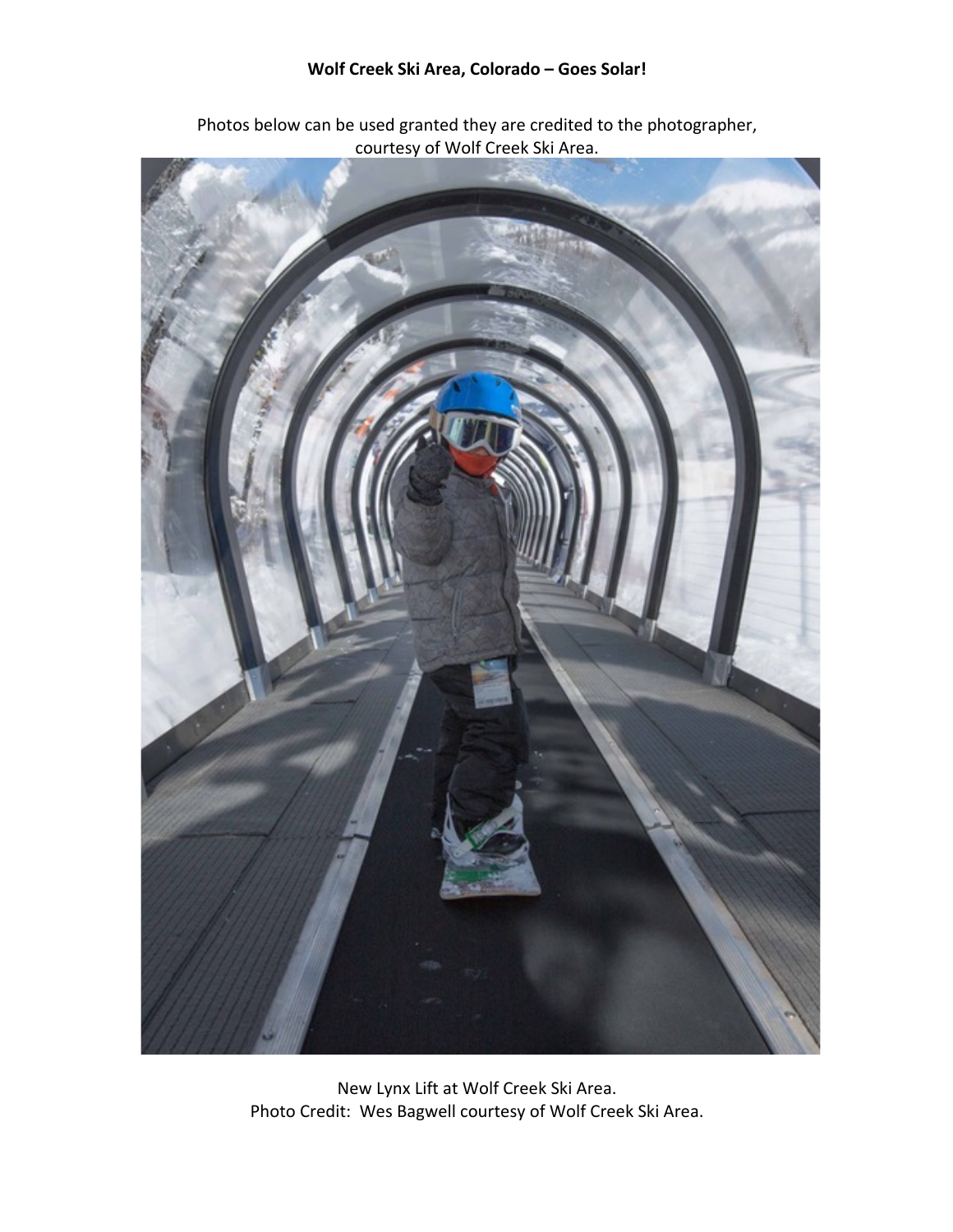

Solar Panels with converter changing Solar Panel DC to AC power. Photo Credit: Rosanne H. Pitcher courtesy of Wolf Creek Ski Area.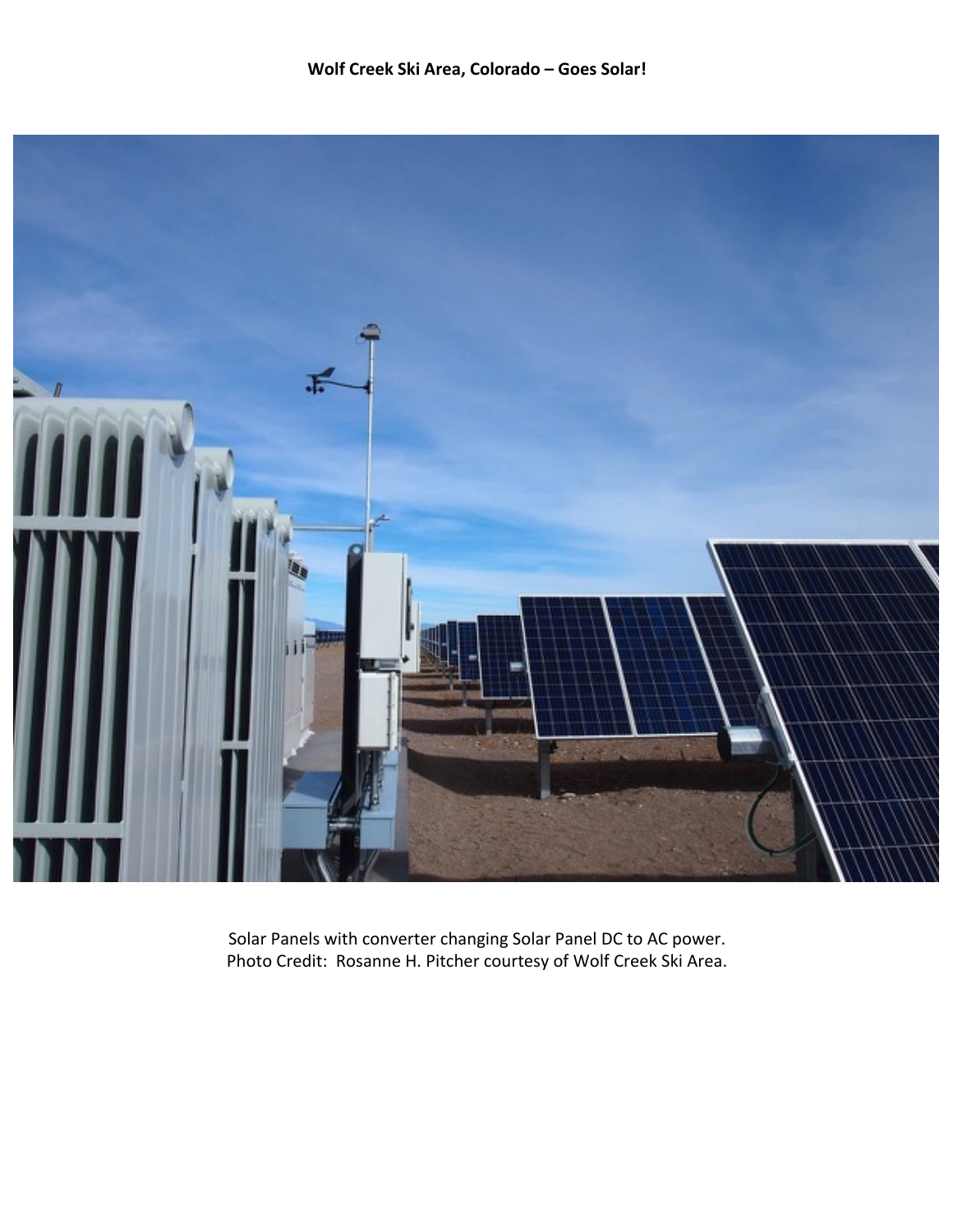

La Garita Substation. Photo Credit: Rosanne H. Pitcher courtesy of Wolf Creek Ski Area.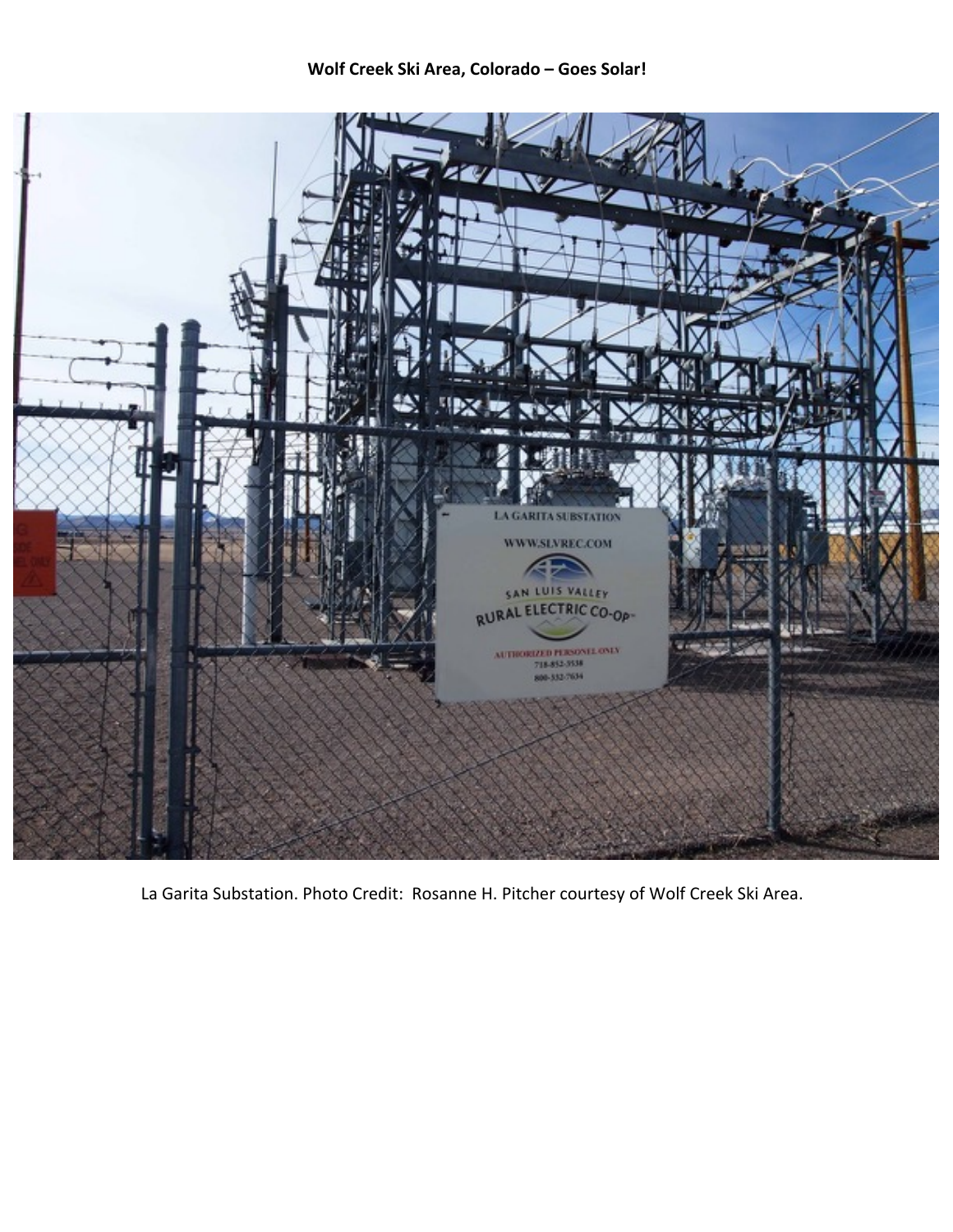

Solar Panel with Photovoltaic Crystals. Photo Credit: Rosanne H. Pitcher courtesy of Wolf Creek Ski Area.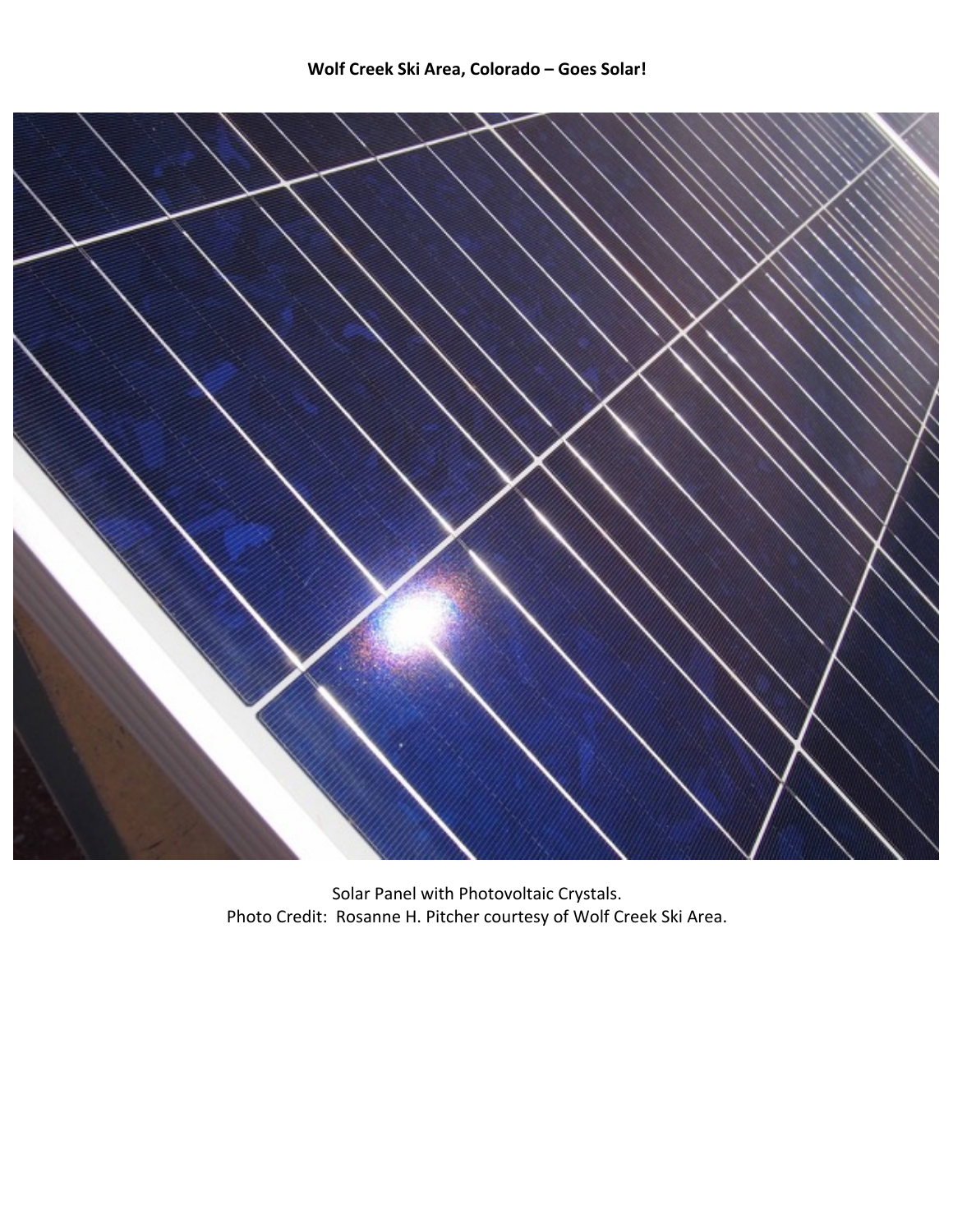

Rosanne Pitcher at entrance of the Penitente Solar Project. Photo Credit: Rosanne H. Pitcher courtesy of Wolf Creek Ski Area.